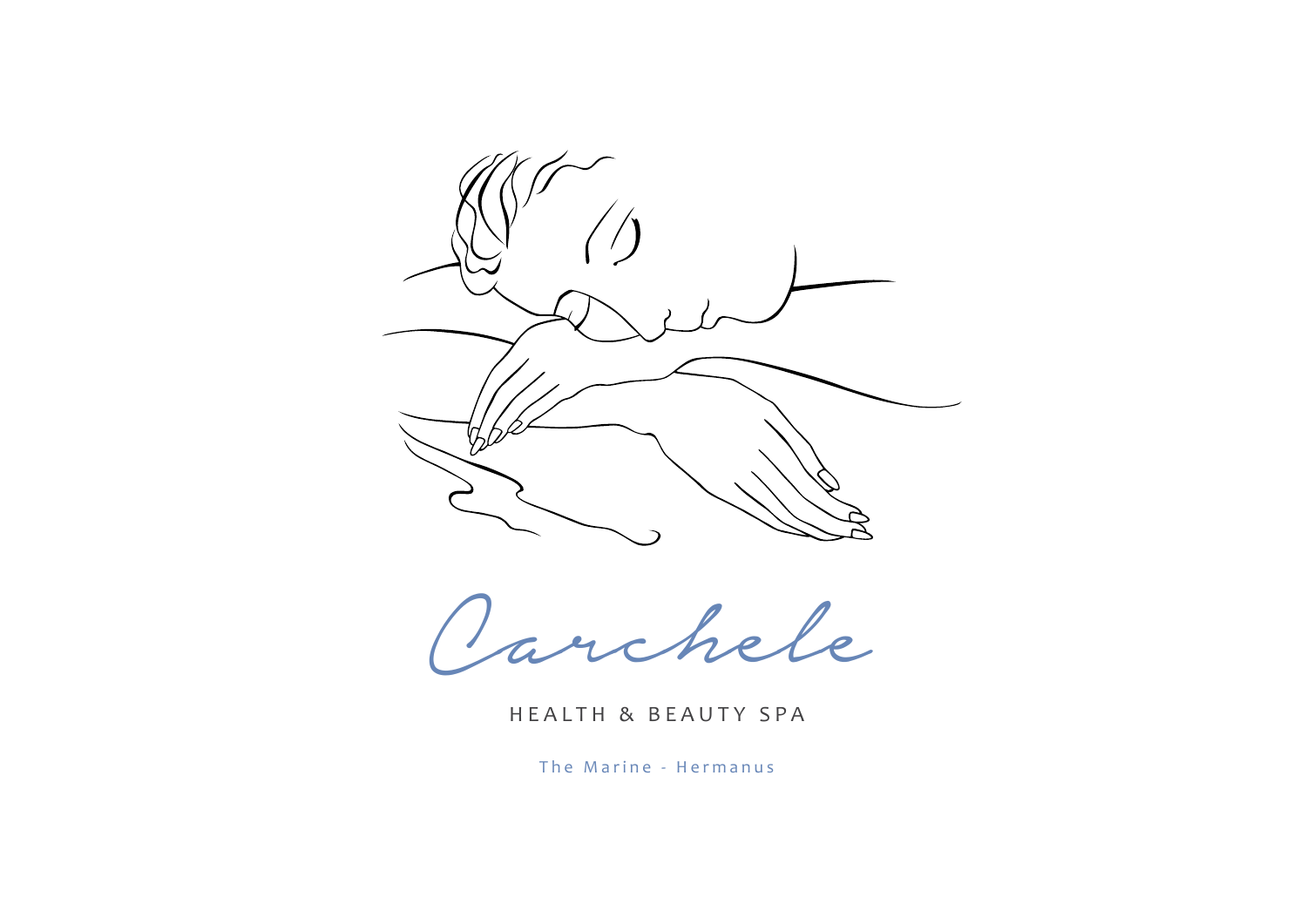# ENTER A HAVEN OF PAMPERING AND SHEER INDULGENCE

ACK PEARL

**GOL** Opatra Mask

THERA $\mathcal{O}$ 

We offer our guests the ultimate in luxury and results orientated therapy. Our skilled therapists will guide you in the selection of therapies most suited to reinstate balance and a sense of tranquility.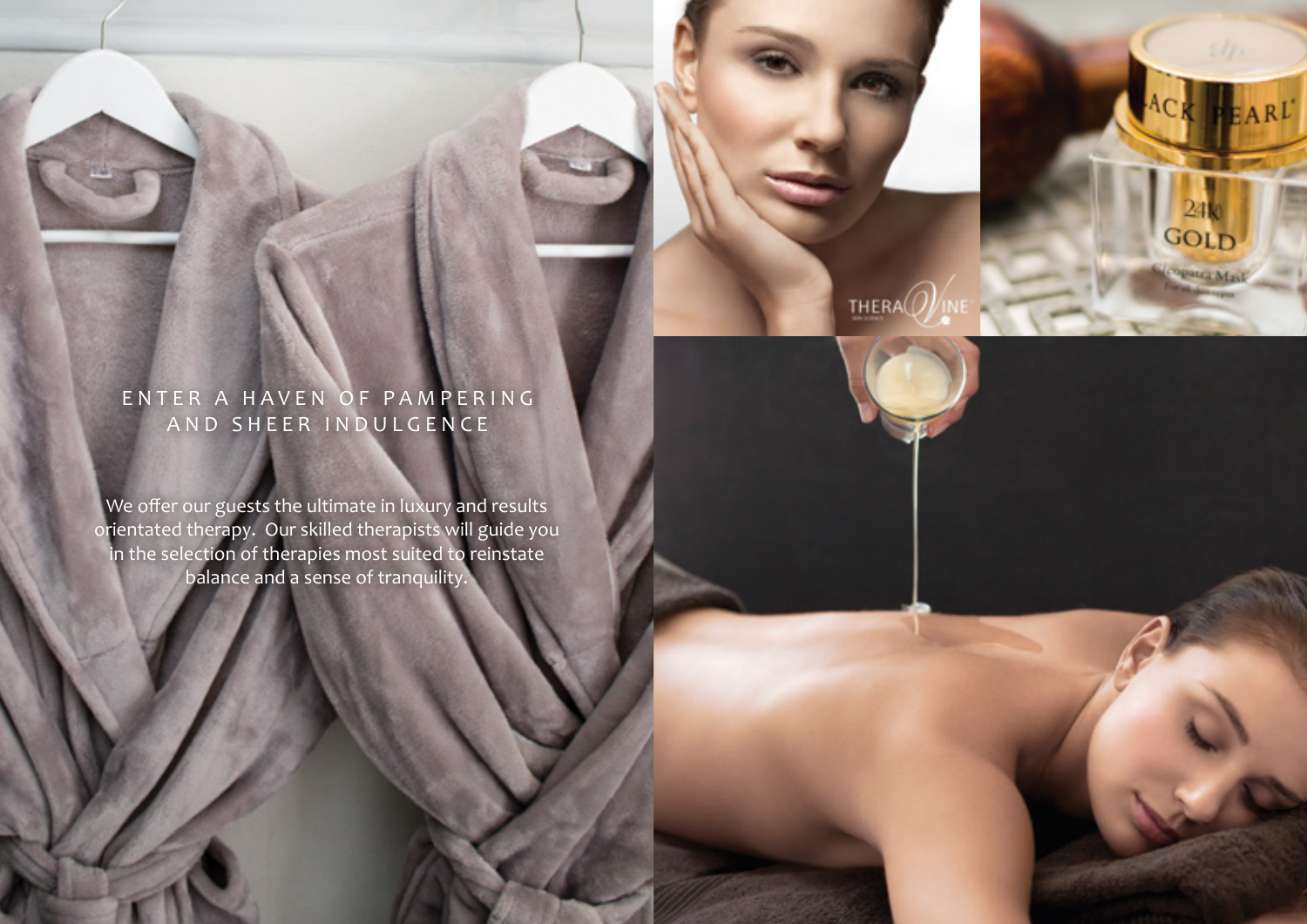## SPA FACIAL CARE

Our skin care therapists are highly qualified and trained to provide the utmost in professionalism – each facial treatment is focused on achieving optimum skin health.

We use only reputable and recognised professional skin care brands chosen for their excellence within the health and beauty field along with their ability to achieve the best possible results. With each facial of 60 minutes or more, we pamper you from head to toe with our unique signature welcome touch, scalp, hand and foot massage.

# FACIAL JOURNEYS by BLACK PEARL

Black Pearl is a high quality line developed for healing and health of the skin due to it's origination, science and ingredients. The 27 Dead Sea minerals in the collections are crucial for re-mineralisation of the skin and to support the barrier function of the skin. 24 Karat gold and pearl are significant antioxidants that protect the skin from environmental damage and the effects of stress. Vitamins A, C and E as well as other vitamins revitalise the skin and prevent ageing together with collagen and sodium hyaluronate.

Technology within the product and the treatment protocols ensure that whether your choice is a low or high touch experience, maximal penetration of product and result is achieved.

#### **24 Karat Golden Indulgence** | 30 / 60 / 90 min | R1100 / 2800 / 4200

The 24 Karat Gold facial is a rare experience. The heroine of this indulgence is the Cleopatra 24 Karat Gold Mask. Pure and powerful 24 Karat gold touches the skin igniting an anti-aging cascade and creating an incredible luminescence of the skin that lingers long after the treatment ends, as if the skin has renewed life and bringing a new sense of being.

#### **Collagen Architecture Facial** | 30 / 60 / 90 min| R930 / 1500 / 2000

This rejuvenating treatment gives the skin a collagen boost through the use of the exceptional Black Pearl Collagen Serum and the Collagen Firming Mask to help rebuild the skin's scaffolding and skin structure: lifting and strengthening the skin's core. The presence of active hyaluronic in the collagen formula means that there is appreciable improvement in signs of the aging process.

#### **Lux Luminescence** | 60 / 90 min| R1100 / 1430

This facial experience harnesses the power of a Thermal Mask to gently peel away surface layers. The mask contains anti-oxidant algae, sea buckthorn and zeolite which purifies and energises the skin. White pearl and a brightening complex are included into the treatment to provide iridescence and brightening and new generation nanotechnology ensures deeper penetration of active ingredients for superior results

#### **Ultimate Luxury Facial** | 60 / 90 min| R950 / 1210

An exquisite mineral rich mud is applied to the skin to hydrate, nourish and defy the aging process. The Prestige G-Mask contains a rare algae rich in protective anti-oxidants and the minerals in the mask soften the skin and activate cell renewal. The technology of magnetism is used to intensify both exfoliation and penetration of active ingredients. Rich nutritious oils mean that your skin is protected and hydrated.

#### **Lux Brilliance** | 60 / 90min| R1700 / 1980

The exceptional Miracle Facial Mask is an innovative pectin mask system that delivers a combination of natural and soft gold, collagen, minerals and hyaluronate to the face and eye area. The rapid luminescence result is intensified by multi-masking with the Relaxing Beauty Mask and superlative hydration of the skin is achieved.

## **Bespoke for Men** | 60 / 90 min| R950 / 1210

The Black Pearl Mineral Mud for Face envelops your skin with the ultimate in healing natural ingredients and advanced technology to deal with excess oil. The mineral mud purifies and rebalances the skin also leaving it free of toxins. A ritual massage around the eyes helps puffiness and will alleviate dark circles. The skin emerges re-energised and replenished.

# TINTING

| Eye lash tint      | R <sub>240</sub>       |
|--------------------|------------------------|
| Eye brow tint      | R <sub>110</sub>       |
| Lash and brow tint | <b>R300</b>            |
| Eye brow shape     | <b>R<sub>130</sub></b> |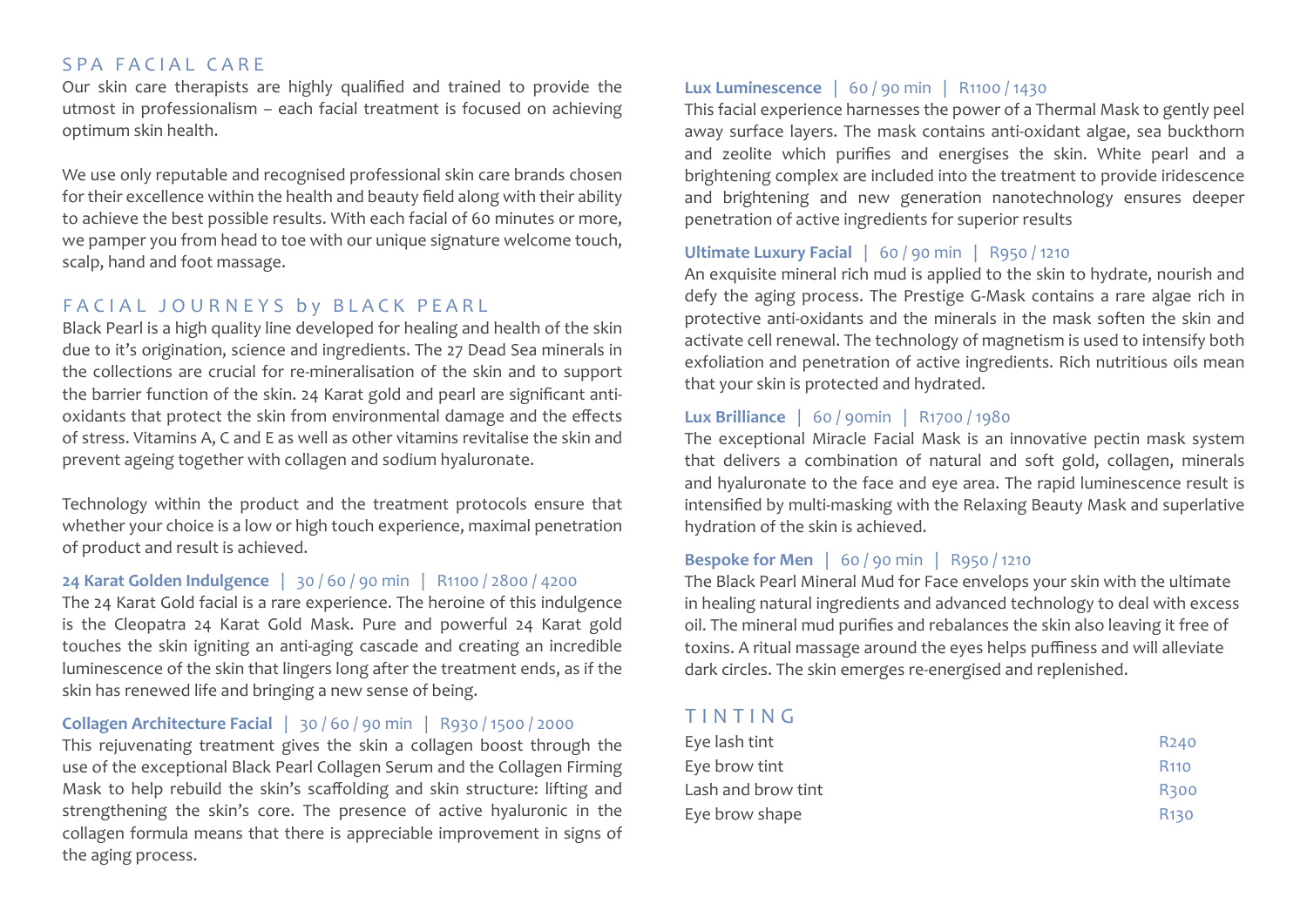#### T H E R A V I N E

Escape from the pressures of daily life, surrender your senses and experience a facial treatment second to none. Carefully developed by a specialised team using extensive clinical and scientific studies, the Theravine™ range boasts indiginous Pinotage cultivar grape derivatives to which internationally acclaimed active ingredients, powerful ant-oxidant ingredients and organically grown inidgenous botanicals have been added.

# **Advanced Facials** | 60 min / 90| R1100 / 1320

Specifically formulated to combat the signs of ageing, hydration and improving of specific skin conditions.

#### **Classic Facial** | 30 / 60 / 90 min| R480 / 830 / 1070

An essential facial tailored to your needs, offering options of rehydration, rebalancing, and firming, purifying or calming therapy for your skin.

#### **Gents Skin Treatment** | 60 min| R830

A power clean for the face, removes impurities, the build- up of dead cells and excess oil, leaving the skin deep-down clean, fresh and healthy looking.

#### **Problem Skin** | 60 / 90 min| R830 / 1070

This facial is for those times when breakouts become problematic. The cooling, anti-inflammatory actives help with the problems of acne at any age.

**Ultravine™ Advance Contouring Retinol Eye Treatment** | 30 min| R530 An advanced eye mask treatment combined with a super-charged serum that helps to smooth away lines and wrinkles, creating a fresh and radiant looking eye contour, while visibly reducing the signs of ageing.

## WAXING

*We use natural, high quality wax to ensure the most hygienic and effective method of hair removal* 

| Full leg/back/chest                | <b>R530</b>       |
|------------------------------------|-------------------|
| Half leg/full arm/half chest       | R380              |
| Three-quarter leg/top of legs      | R420              |
| Lip/chin/brow                      | R <sub>130</sub>  |
| Under arms/half arm/bikini low cut | R <sub>200</sub>  |
| Bikini high cut                    | R <sub>2</sub> 80 |
| <b>Brazilian</b>                   | R390              |
| American                           | R420              |

# HAND AND FOOT THERAPY

Some spa classics never go out of style… with our contemporary methods and professional products we know how to treat hands and feet.

| Spa manicure including paraffin wax                 | R490             |
|-----------------------------------------------------|------------------|
| Gents manicure including paraffin wax               | R410             |
| Spa pedicure including paraffin wax and medi-heel   | R610             |
| Gents pedicure including paraffin wax and medi-heel | <b>R500</b>      |
| Nail care for hands or feet or medi-heel            | <b>R350</b>      |
| Revarnish                                           | R <sub>200</sub> |
| Paraffin wax treatment                              | R <sub>170</sub> |
| Shellac no smudging, chipping or cracking,          |                  |
| long lasting gel polish                             | R <sub>470</sub> |
| French shellac                                      | <b>R510</b>      |
| Soak off and nail care                              | <b>R400</b>      |

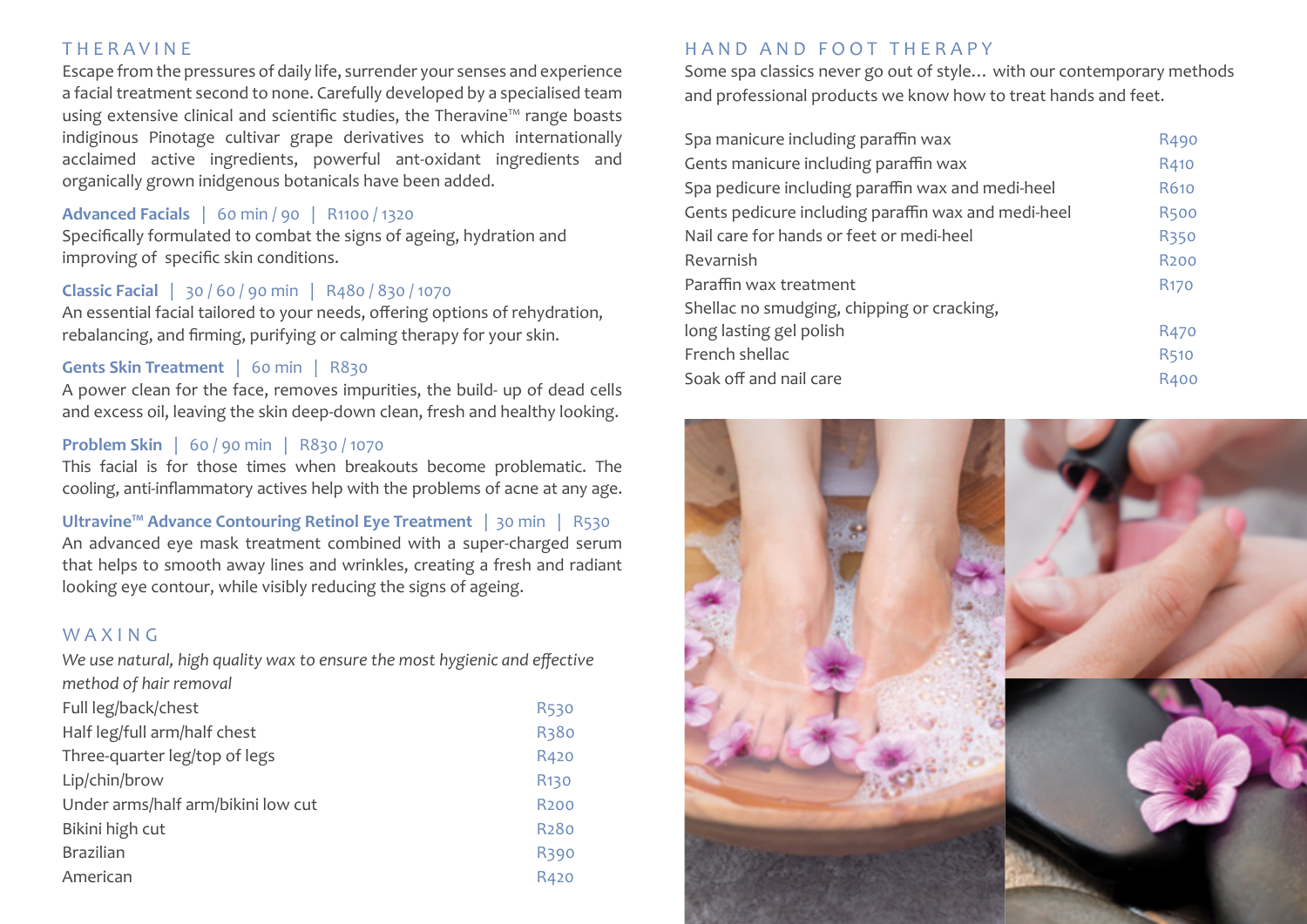# SPA BODY CARE

Time in our Steam room is complimentary with any of our Spa Treatments.

#### **Couples Treatments**

Dual treatments available in the same room, ask reception for details.

### **DermaLife Spa Oceana** | 30 min| R590

The DermaLife Spa Oceana is a capsule with therapy program selections intended for detoxification, relaxation, rejuvenation and meditation. This blissful treatment is made up of numerous water jets, colour, vibrations and sensations, the ultimate experience of luxurious delight.

#### **Exfoliation** | 30 min| R470 Including a Vichy Shower in the DermaLife Capsule

#### **Purifying Back Treatment** | 50 min| R740

Ideal for someone suffering from congestion on the back. Cleansing, exfoliation, steam and extractions, massage and mask.

#### **Body Wraps** | 60 min | R1140

All our wraps include exfoliation, a scalp massage and a vichy shower in the DermaLife capsule.

#### Detox, cellulite and slimming

A seaweed wrap to detoxify and remineralise the body effectively. As stress and toxins are eliminated, your entire body resurfaces cleansed and regenerated.

#### Soothing and moisturising

The ideal wrap to sooth your skin after sun exposure. Also the ideal to improve swollen legs and a sluggish lymph flow.

#### Energising, revitalizing, well-being wrap

This soothing wrap is formulated to vanquish fatigue and stress. Numerous healing and nourishing minerals assist in relieving fatigue resulting in a re-energised and relaxed body.

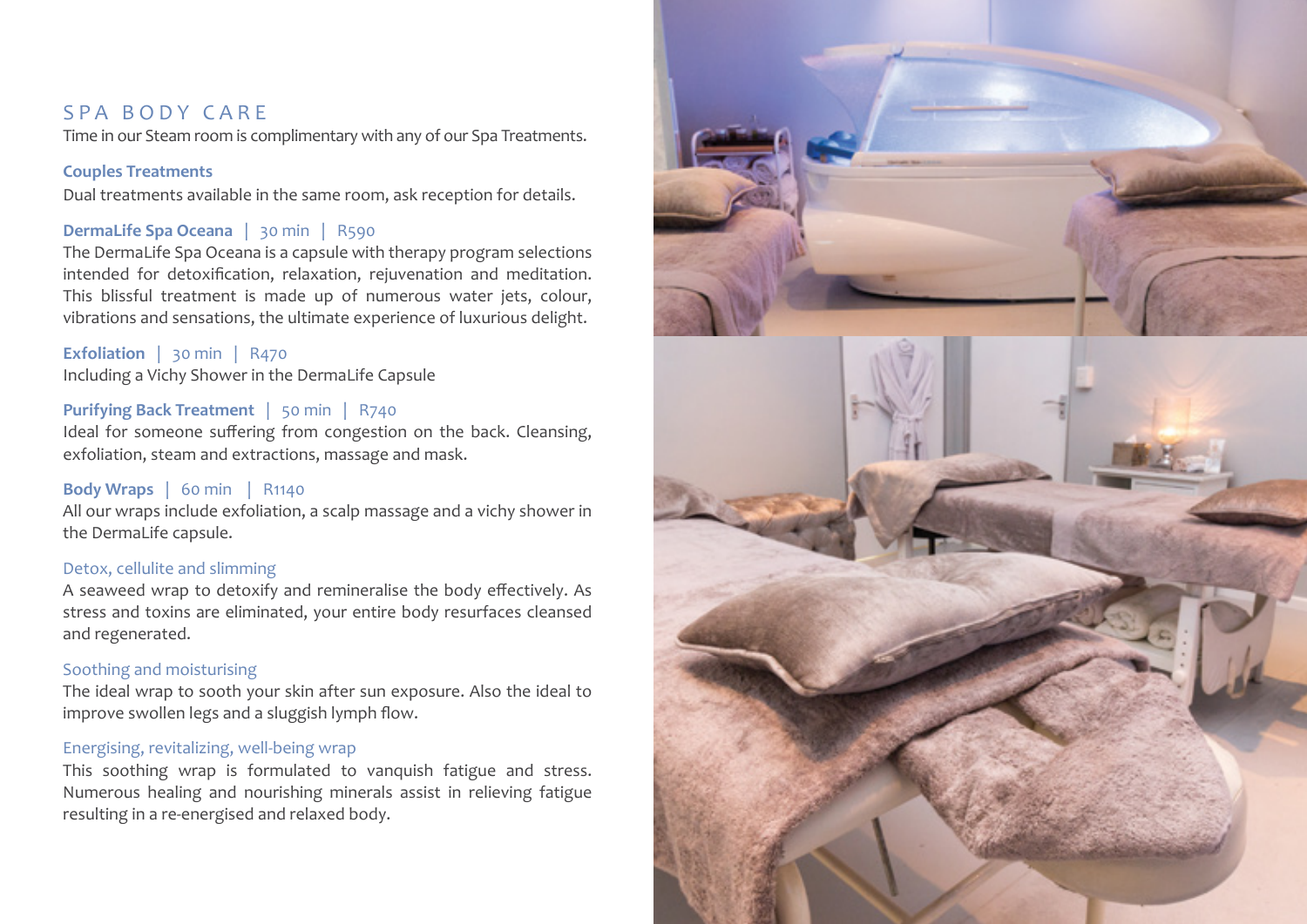# SPA MASSAGE THERAPY

The therapeutic benefits of massage are endless – relaxation, blood circulation, lymph drainage, muscular relief and skin rejuvenation are all addressed with our massage treatments. We offer half body, full body or back and neck massages.

#### **Swedish** | 30 / 45 / 60 / 90 min| R540 / 700 / 820 / 1130

A world famous classic medium pressured massage soothes and relaxes tired, fatigued muscles. It stimulates and invigorates circulation and promotes a wonderful sense of well-being.

#### **Deep Tissue / Sports Massage** | 30 / 45 / 60 / 90 min | R690 / 810 / 950 / 1200

A deep penetrating massage, relieves deep underlying tension and sportsrelated aches and pains.

# **Hot Stone** | 30 / 45 / 60 / 90 min | R690 / 810 / 950 / 1200

Smooth, heated lava stones create a warm comforting sensation, deeply penetrating to melt away any tension and muscle stiffness.

#### **African Rungu** | 30 / 45 / 60 / 90 min| R690 / 810 / 950 / 1200

The Rungu chosen as an African massage tool is used to provide smooth, vigorous and stimulating massage movements in order to relieve stress. Great for a client who enjoys a deep pressure massage.

#### **Aroma Lymph Drainage** | 30 / 45 / 60 / 90 min| R690 / 810 / 950 / 1200 Light pressured massage using the Lilian Terry FlexiCups together with customized blends of essential oils specific needs and various health issues in the body can be addressed.

#### **5 Star Massage** | 90 min| R1260

Looking for something different? We combine the best movements from our Swedish, Aroma, Hot Stone, Cupping and Rungu to give you that 5 STAR experience.

#### **Tranquility Massage** |90 min| R1220

Totally blissful body, face and scalp massage enhanced by the use of perfectly blended LT aroma oils.

#### **Reflex Foot Zone Therapy** |40 min| R650

This deeply relaxing deep pressure massage technique relieves stress, promotes relaxation, and increases blood circulation through stimulation of pressure points.

#### **Indian Head Massage** | 45 min| R610

Oriental massage techniques are used to free the head neck and shoulders of stress and bring about a deep sense of relaxation.

#### **Leg Massage** | 30 min| R540

An invigorating lower leg and foot massage leaves the feet refreshed, light and re-energized.

**Foot Massage** | 20 min| R370 An all-time favorite! Relaxing and pain relieving.

**Scalp Massage** | 20 min| R370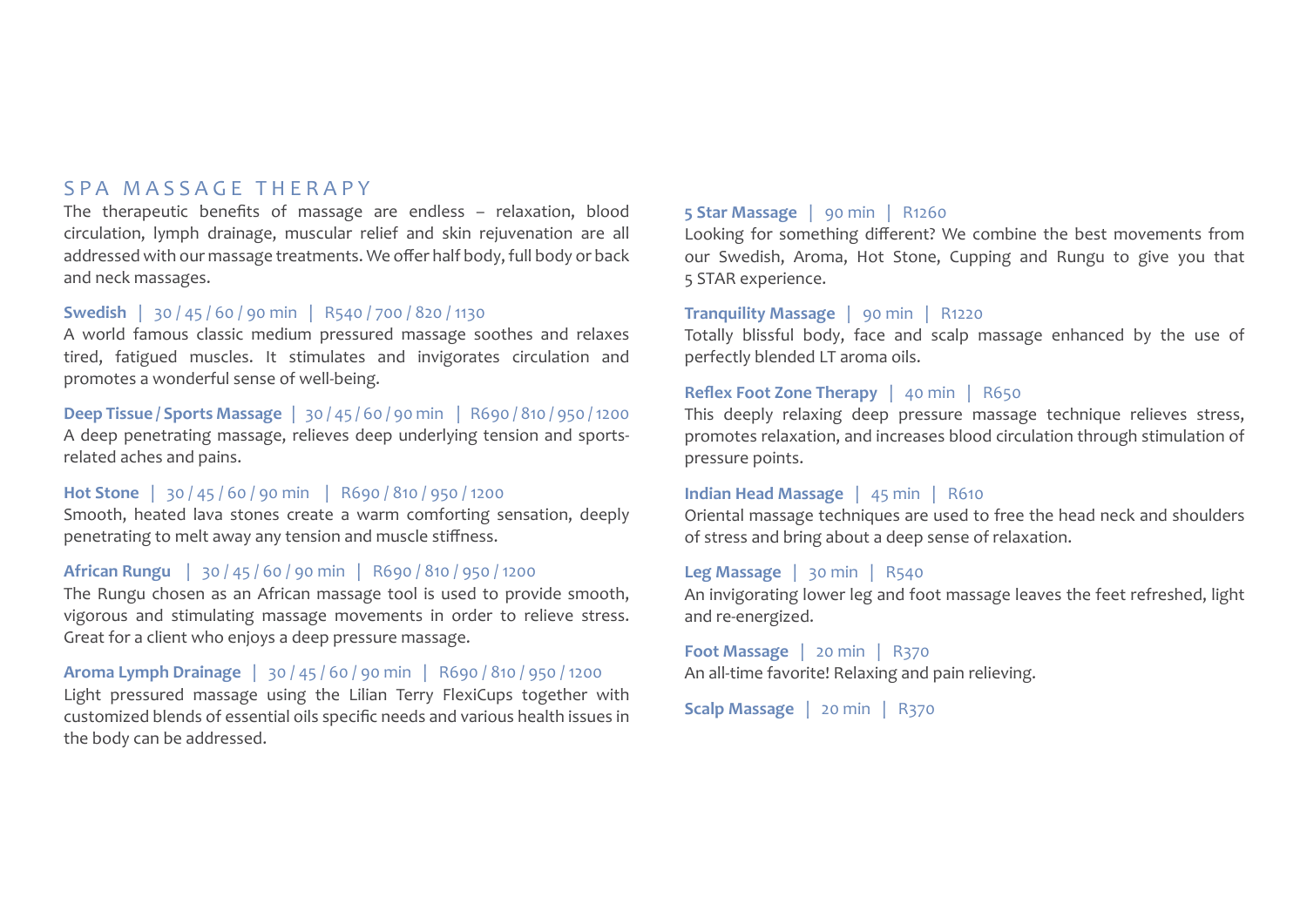# P A C K A G E S

#### **Mother-To-Be** | 1 Hr 20 min | R990

- Scalp massage
- Back, neck and shoulder massage
- Foot and leg massage

**Spa Taster – Ideal for the First Time Spa User** | 60 min | R860 30 min back neck and shoulder massage 30 min facial.

## **Deluxe Mother-To-Be Spa** | 120 min | R1650

- Dry skin brushing
- Hydrating and nourishing body wrap
- Scalp massage
- Back and neck massage
- Tired foot and leg massage
- Hand massage

## **His or Hers Spa** | 60 min | R990 per person

- Back and neck scrub or wrap, depending on your individual needs
- Back and neck massage
- Scalp massage
- Foot massage

# **Essentially Male / Female Spa** | 120 min | R1470

- Back massage
- Scalp massage
- Classic facial
- Foot massage

## **Relax Spa** | 2 hrs 30 min | R2150

- Invigorating full body exfoliation
- Anti stress body wrap
- Vichy shower experience in the DermaLife capsule
- Facial in accordance to skin's needs
- Back, neck and shoulder massage

## **Aromaflex** | 120 min| R1600

Combining aroma and reflex foot zone therapy, deeply relaxes mind, body and soul.

# **Teen Spa** | 120 min | R1380

- Balancing Facial
- Teen Manicure
- Teen Pedicure

# **De-stress, Anti-Fatigue Day Spa** | 6 hrs 30 min| R4180

If you've been experiencing stress and fatigue within your daily tasks and you're not catching up with life, then a half a day of pure pampering is what you receive in this popular package.

- Suitable for males and females
- Aromatic steam
- Full body salt exfoliation
- Cocooned in a body wrap to ease fatigue as you rest and enjoy a scalp massage
- 30 min Dermlife Spa Oceana experience to suite your needs
- Our relaxing massage followed by the
- Luxurious facial suited to your skin type
- Deluxe manicure and pedicure which includes a tension relief gel for your legs

*This package includes a light lunch and soft drink to leave you rejuvenated with a sense of well-being.*

## **24 Karat Golden Splendour** | 90 min | R1650

This exquisite journey comprises the 30-minute 24 Karat Golden Indulgence facial and a 60-minute massage. The magnificent massage uses anti-ageing 24 Karat gold massage oil to stimulate muscle circulation and release tension.